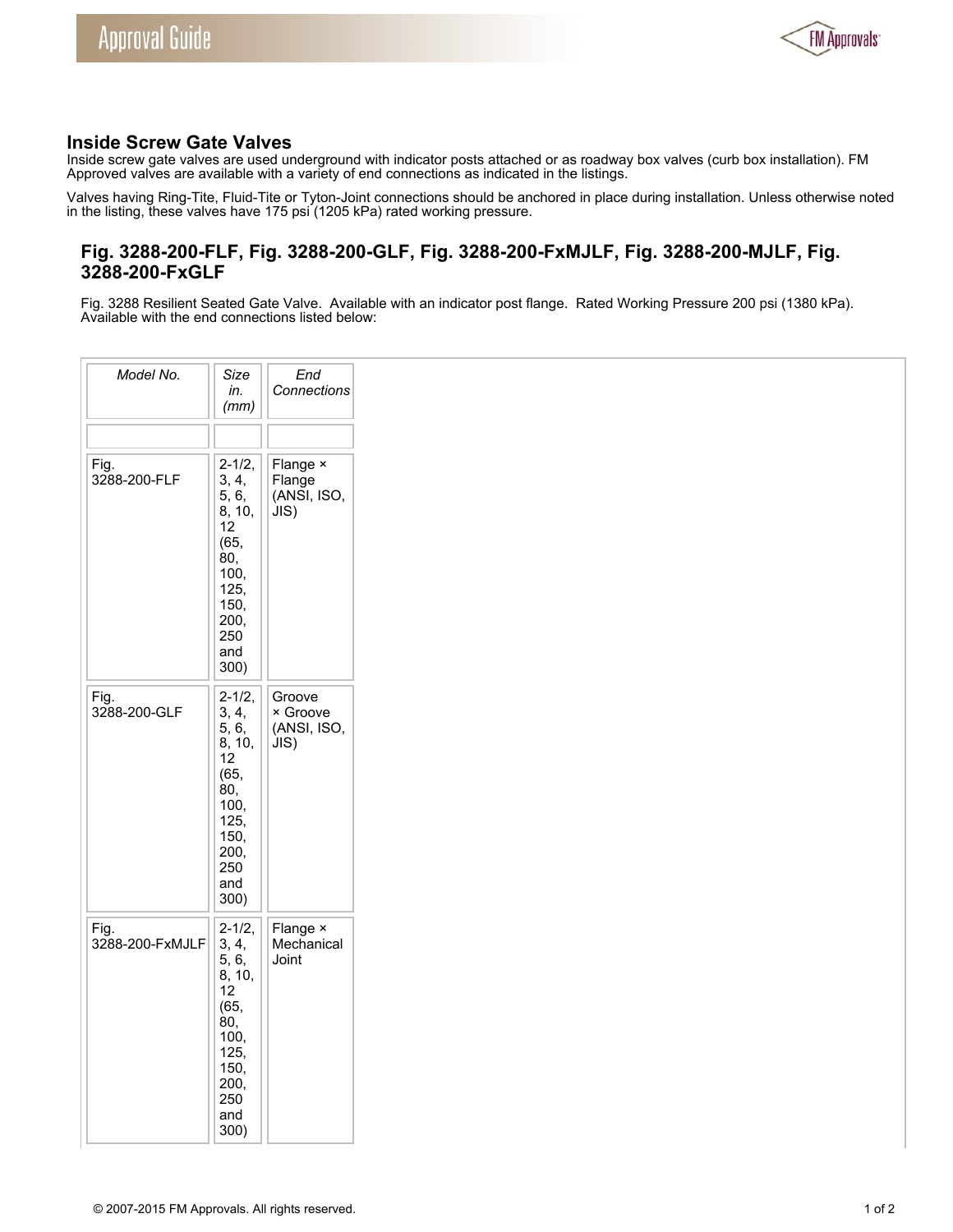

| Fig.<br>3288-200-MJLF  | $2 - 1/2,$<br>3, 4,<br>5, 6,<br>8, 10,<br>12 <sup>2</sup><br>(65,<br>80,<br>100,<br>125,<br>150,<br>200,<br>250<br>and<br>300) | Mechanical<br>Joint |
|------------------------|--------------------------------------------------------------------------------------------------------------------------------|---------------------|
| Fig.<br>3288-200-FxGLF | $2 - 1/2,$<br>3, 4,<br>5, 6,<br>8, 10,<br>12<br>(65,<br>80,<br>100,<br>125,<br>150,<br>200,<br>250<br>and<br>300)              | Flange<br>× Groove  |

|                                        | <b>Company Name: Lichfield Fire &amp; Safety Equipment Co Ltd</b>                                  |
|----------------------------------------|----------------------------------------------------------------------------------------------------|
| Company Address:                       | Unit 8 Calibre Industrial Park, Laches Close, Four Ashes, Wolverhampton,<br>Staffordshire WV10 7DZ |
|                                        | Company Website:   http://www.lifeco-uk.com                                                        |
| New/Updated Product<br>Listing:   No   |                                                                                                    |
| Listing Country: United Kingdom        |                                                                                                    |
| <b>Certification Type: FM Approved</b> |                                                                                                    |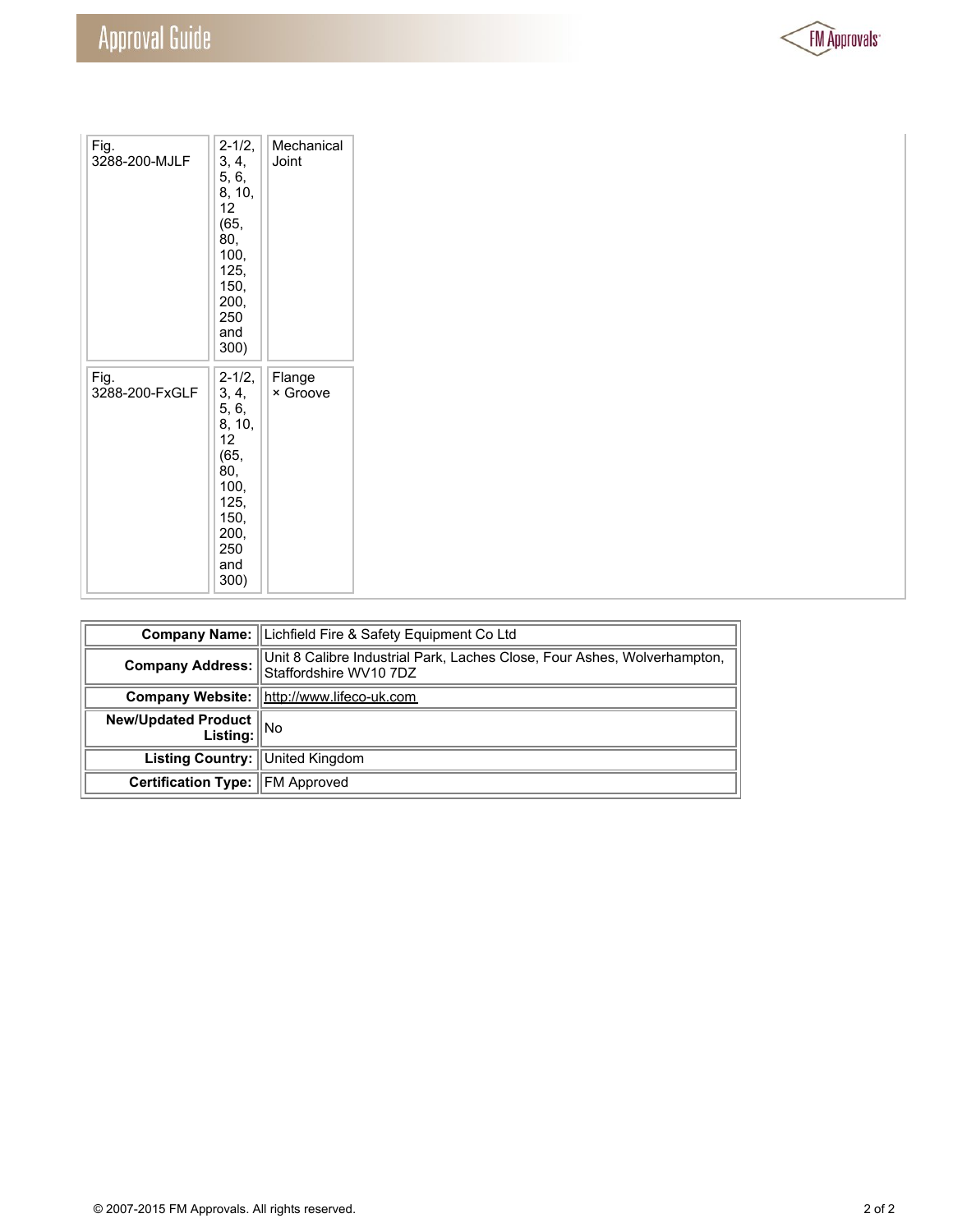

# **Inside Screw Gate Valves**

Inside screw gate valves are used underground with indicator posts attached or as roadway box valves (curb box installation). FM Approved valves are available with a variety of end connections as indicated in the listings.

Valves having Ring-Tite, Fluid-Tite or Tyton-Joint connections should be anchored in place during installation. Unless otherwise noted in the listing, these valves have 175 psi (1205 kPa) rated working pressure.

# **Fig. 3288-250-FLF, Fig. 3288-250-GLF, Fig. 3288-250-FxMJLF, Fig. 3288-250-MJLF, Fig. 3288-250-FxGLF**

Fig. 3288 Resilient Seated Gate Valve. Available with an indicator post flange. Rated Working Pressure 250 psi (1725 kPa). Available with the end connections listed below:

| Model No.               | Size<br>in.<br>(mm)                                                                                               | End<br>Connections                        |
|-------------------------|-------------------------------------------------------------------------------------------------------------------|-------------------------------------------|
| Fig.<br>3288-250-FLF    | $2 - 1/2,$<br>3, 4,<br>5, 6,<br>8, 10,<br>12<br>(65,<br>80,<br>100,<br>125,<br>150,<br>200,<br>250<br>and<br>300) | Flange ×<br>Flange<br>(ANSI, ISO,<br>J(S) |
| Fig.<br>3288-250-GLF    | $2 - 1/2,$<br>3, 4,<br>5, 6,<br>8, 10,<br>12<br>(65,<br>80,<br>100,<br>125,<br>150,<br>200,<br>250<br>and<br>300) | Groove<br>× Groove<br>(ANSI, ISO,<br>JIS) |
| Fig.<br>3288-250-FxMJLF | $2 - 1/2,$<br>3, 4,<br>5, 6,<br>8, 10,<br>12<br>(65,<br>80,<br>100,<br>125,<br>150,<br>200,<br>250<br>and<br>300) | Flange ×<br>Mechanical<br>Joint           |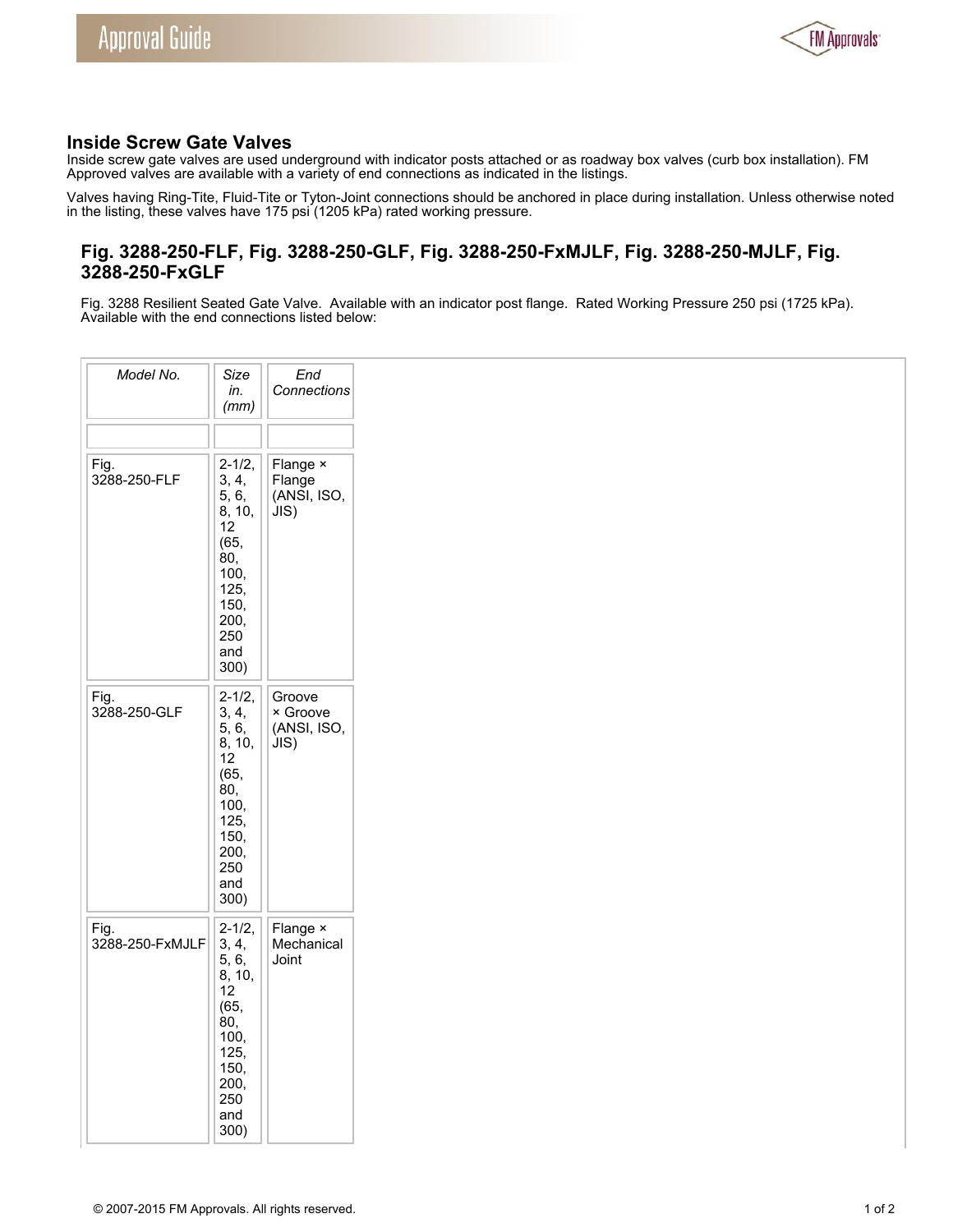

| Fig.<br>3288-250-MJLF  | $2 - 1/2,$<br>3, 4,<br>5, 6,<br>8, 10,<br>12 <sup>2</sup><br>(65,<br>80,<br>100,<br>125,<br>150,<br>200,<br>250<br>and<br>300) | Mechanical<br>Joint |
|------------------------|--------------------------------------------------------------------------------------------------------------------------------|---------------------|
| Fig.<br>3288-250-FxGLF | $2 - 1/2,$<br>3, 4,<br>5, 6,<br>8, 10,<br>12<br>(65,<br>80,<br>100,<br>125,<br>150,<br>200,<br>250<br>and<br>300)              | Flange<br>× Groove  |

|                                        | <b>Company Name: Lichfield Fire &amp; Safety Equipment Co Ltd</b>                                  |
|----------------------------------------|----------------------------------------------------------------------------------------------------|
| <b>Company Address:</b>                | Unit 8 Calibre Industrial Park, Laches Close, Four Ashes, Wolverhampton,<br>Staffordshire WV10 7DZ |
|                                        | Company Website:  http://www.lifeco-uk.com                                                         |
| New/Updated Product<br>Listing: No     |                                                                                                    |
| Listing Country: United Kingdom        |                                                                                                    |
| <b>Certification Type: FM Approved</b> |                                                                                                    |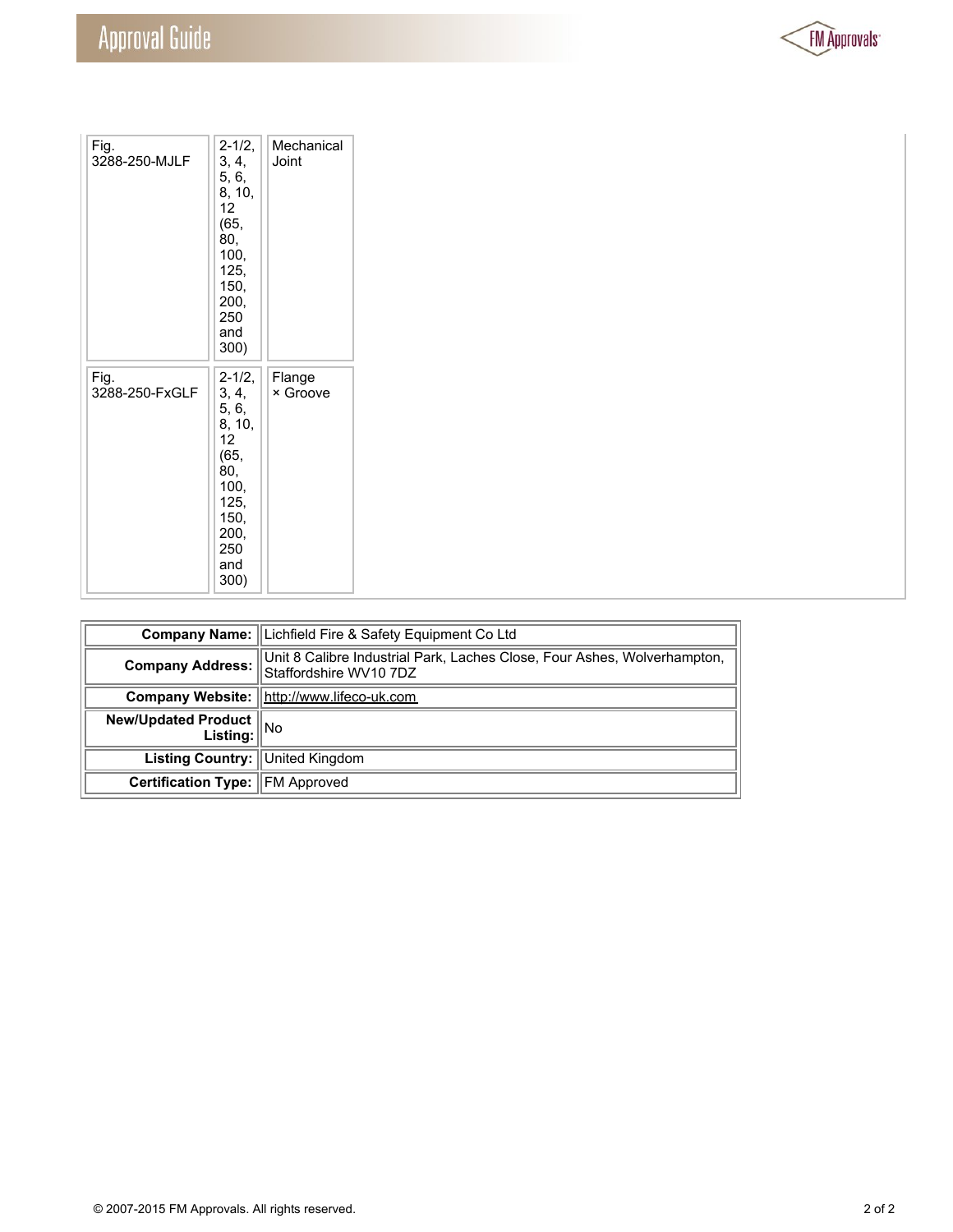

# **Inside Screw Gate Valves**

Inside screw gate valves are used underground with indicator posts attached or as roadway box valves (curb box installation). FM Approved valves are available with a variety of end connections as indicated in the listings.

Valves having Ring-Tite, Fluid-Tite or Tyton-Joint connections should be anchored in place during installation. Unless otherwise noted in the listing, these valves have 175 psi (1205 kPa) rated working pressure.

# **Fig. 3288-300-FLF, Fig. 3288-300-GLF, Fig. 3288-300-FxMJLF, Fig. 3288-300-MJLF, Fig. 3288-300-FxGLF**

Fig. 3288 Resilient Seated Gate Valve. Available with an indicator post flange. Rated Working Pressure 300 psi (2070 kPa). Available with the end connections listed below:

| Model No.               | Size<br>in.<br>(mm)                                                                                               | End<br>Connections                        |  |
|-------------------------|-------------------------------------------------------------------------------------------------------------------|-------------------------------------------|--|
|                         |                                                                                                                   |                                           |  |
| Fig.<br>3288-300-FLF    | $2 - 1/2$<br>3, 4,<br>5, 6,<br>8, 10,<br>12<br>(65,<br>80.<br>100,<br>125,<br>150,<br>200,<br>250<br>and<br>300)  | Flange ×<br>Flange<br>(ANSI, ISO,<br>J(S) |  |
| Fig.<br>3288-300-GLF    | $2 - 1/2,$<br>3, 4,<br>5, 6,<br>8, 10,<br>12<br>(65,<br>80,<br>100,<br>125,<br>150,<br>200,<br>250<br>and<br>300) | Groove<br>× Groove<br>(ANSI, ISO,<br>JIS) |  |
| Fig.<br>3288-300-FxMJLF | $2 - 1/2,$<br>3, 4,<br>5, 6,<br>8, 10,<br>12<br>(65,<br>80,<br>100,<br>125,<br>150,<br>200,<br>250<br>and<br>300) | Flange ×<br>Mechanical<br>Joint           |  |